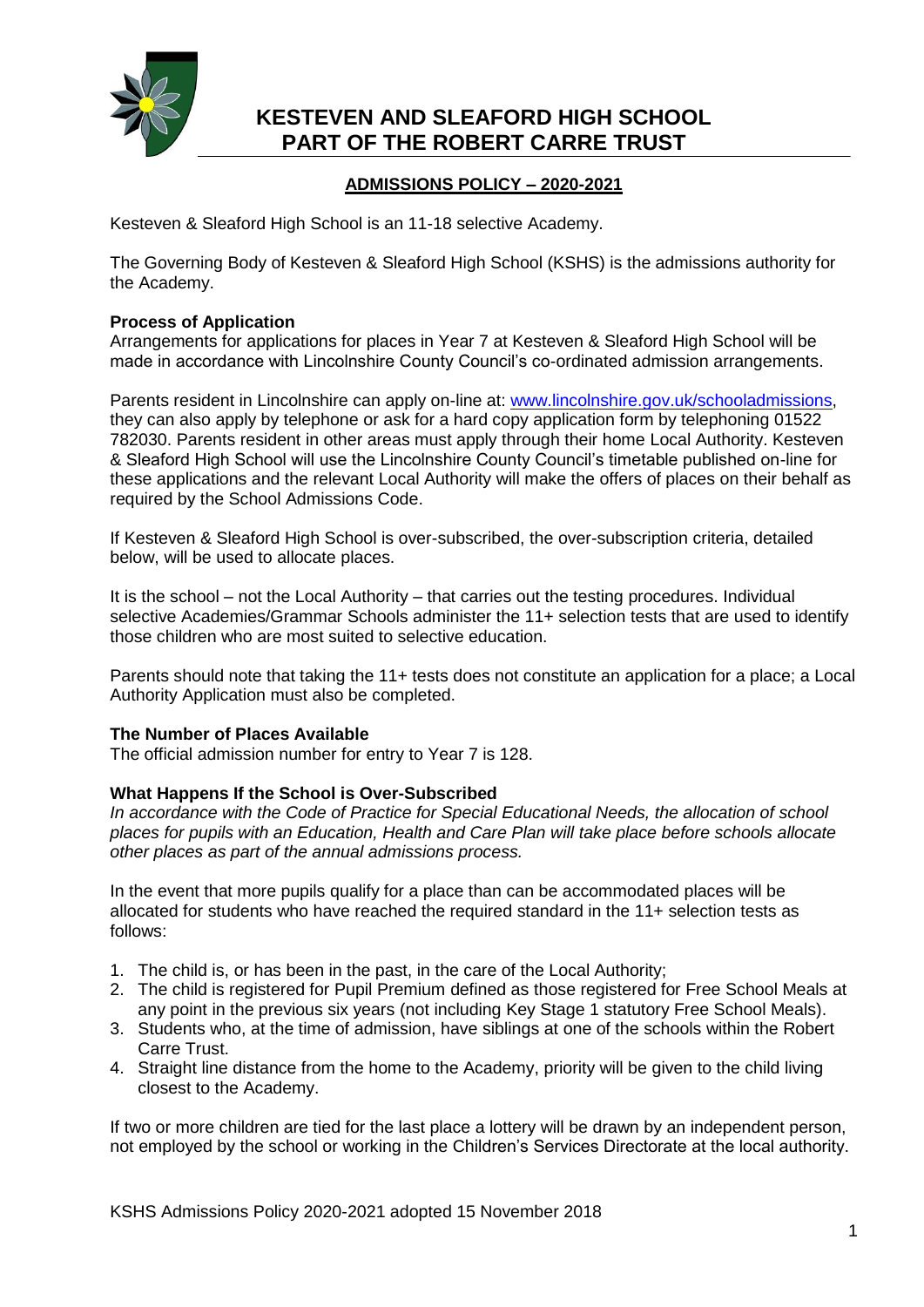

The Academy has the right to investigate any concerns it may have with respect to the accuracy of information provided by parents on an Application Form and to withdraw the offer of a school place if there is evidence that parents have made fraudulent claims e.g. concerning parental responsibility or place of residence*.*

## **Appeals**

There is a statutory appeals procedure organised by the Lincolnshire Local Authority, on behalf of Kesteven & Sleaford High School, for parents who want to appeal against the decision not to offer their child a place at this school.

If you would like more information about this process please telephone: 01522 782030.

## **Children of UK Service Personnel (UK Armed Forces)**

For families of service personnel with a confirmed posting to the area, or crown servants returning to live in the area from overseas, the Governors will:

- Process an application in advance of the family arriving in the area provided it is accompanied by an official letter that declares a relocation date and a Unit postal address or quartering area address to use when considering the application against the school's oversubscription criteria.
- Accept a Unit postal address or quartering area address for admissions purposes for a service child.

The Governors will not refuse a service child a place because the family does not currently live in the area.

## **Early Entry**

The school can, in exceptional circumstances, accept 'under-age' pupils who are outstandingly able and who need to be accelerated beyond their year group. This is only normally possible if their existing school cannot provide appropriately for them.

Consideration needs to be given not only to academic standards but the social maturity of the pupil concerned. Parents of such children are requested to contact the Local Authority for advice as well as Kesteven & Sleaford High School.

### **Late Entry**

Late entry to the school is possible into Years 7-11 if the numbers in that year group are below our capacity.

Any pupil who has not taken an 11+ selection test in Year 6 can take a CAT test (Cognitive Ability Test) appropriate to their age. This test aligns with the proportion of the year group identified as 'qualified' for entry to Year 7 through the 11+ process.

### **Visits, Testing and Admissions Information**

Please contact Mrs H Gill, PA to the Headteacher/Admissions Officer.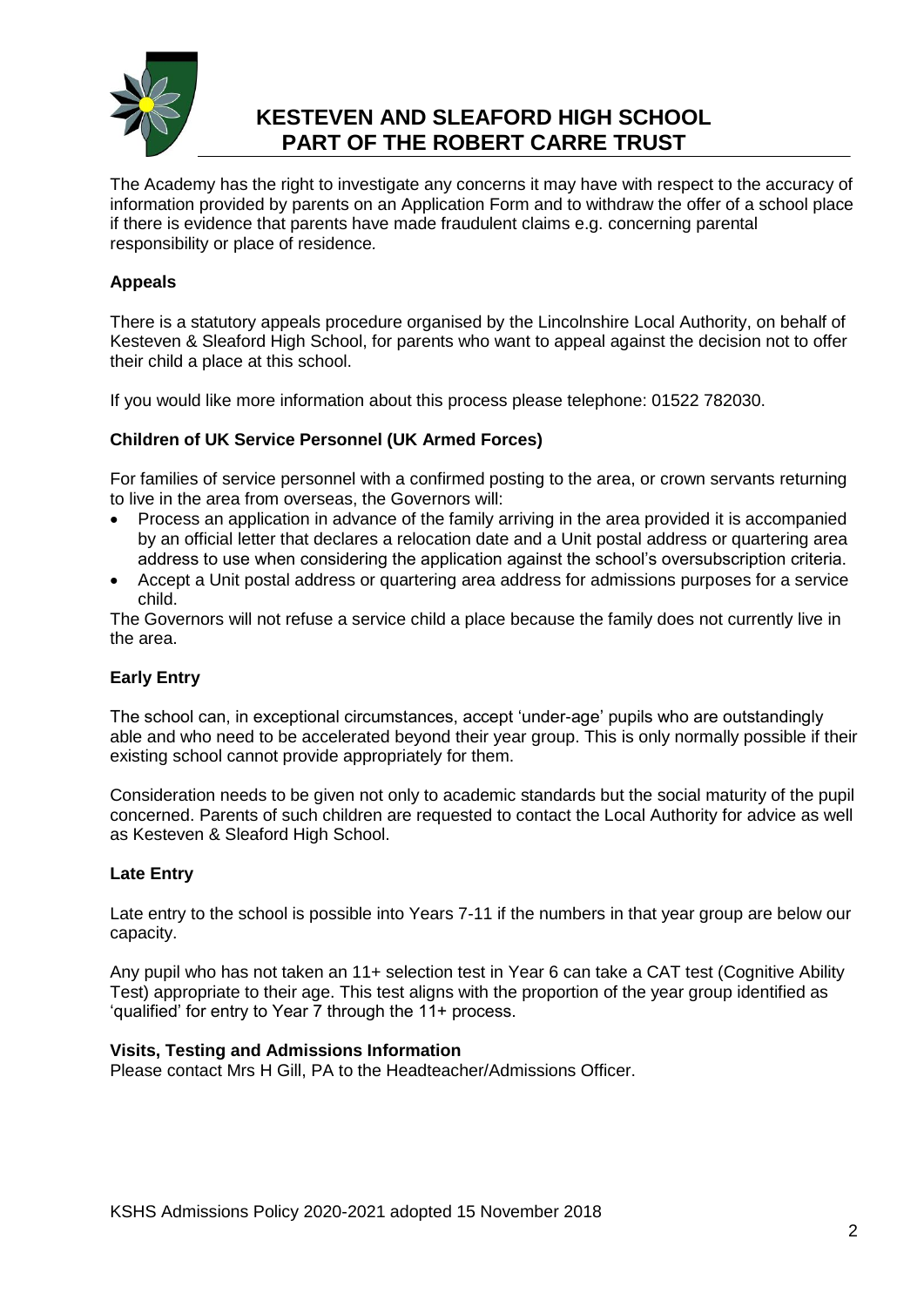

## **ADMISSIONS POLICY**

### **STANDARD DEFINITIONS**

#### **Admissions: Outside the Normal Age Group**

Parents may seek a place for their child outside of their normal age group, for example if the child is gifted and talented or has experienced problems such as ill health.

Parents wishing to make these requests must contact their home local authority for guidance on the procedure to follow.

It is important for parents to note that they will have the opportunity and responsibility to provide whatever evidence they wish to support their request.

The school will make decisions on the basis of the circumstances of each case and in the best interests of the child concerned. This will include taking account of:

- the parent's views;
- any available information about the child's academic, social and emotional development;
- where relevant, their medical history and the views of a medical professional;
- whether they have previously been educated out of their normal age group;
- any evidence that the child may naturally have fallen into a lower age group if it were not for being born prematurely;
- the views of the Headteacher.

#### **Appeals**

All schools have an independent appeal system if you are refused entry. These are entirely separate from the admission system. All schools will hold appeals in accordance with legislation and the School Admission Appeals Code. The decision of the independent appeal panel is binding on all parties.

You can only appeal for a school once in a school year unless there is a major change in circumstances.

#### **Children in Public Care**

Looked after children and all previously looked after children. Previously looked after children are children who were looked after, but ceased to be so because they were adopted (or became subject to a child arrangements order or special guardianship order).

A 'looked after child' is a child who is (a) in the care of a local authority, or (b) being provided with accommodation by a local authority in the exercise of their social services functions (see the definition in Section 22(1) of the Children Act 1989) at the time of making an application to a school. This includes children who were adopted under the Adoption Act 1976 (see Section 12 Adoption Orders) and children who were adopted under the Adoption and Children Act 2002 (see Section 46 Adoption Orders).

Child arrangements orders are defined in Section 8 of the Children Act 1989, as amended by Section 12 of the Children and Families Act 2014. Child arrangements orders replace residence orders and any residence order in force prior to 22 April 2014 is deemed to be a child arrangements order. Section 14A of the Children Act 1989 defines a 'special guardianship order' as an order appointing one or more individuals to be a child's special guardian (or special guardians).

#### **Designated Transport Area**

The County Council's policy on home to school transport gives the rules about who can claim free home to school transport.

#### **Education Health Care Plans**

In accordance with legislation the allocation of places for children with the following will take place first; Education, Health and Care Plan (Children and Families Act 2014). Remaining places will be allocated in accordance with this policy.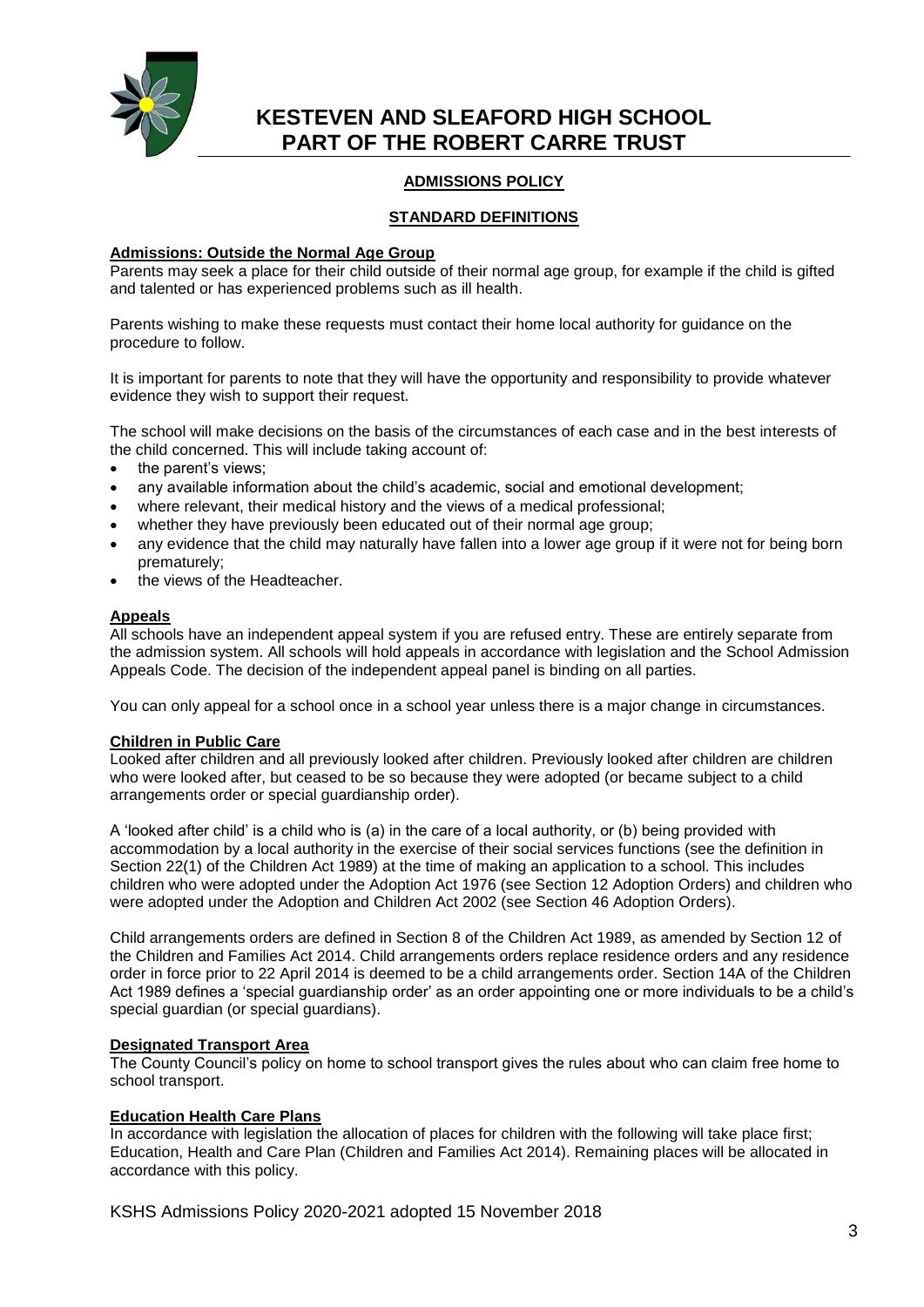

#### **Fair Access Protocols**

Local authorities are required to have Fair Access Protocols in order to make sure that unplaced children who live in the home local authority, especially the most vulnerable, are offered a place at a suitable school as quickly as possible. This includes admitting children above the published admissions number to schools that are already full. For admission to this school the child must meet the required admission standard.

#### **Fraudulent or Misleading Applications**

As an admission authority we have the right to investigate any concerns we may have about your application and to withdraw the offer of a place if we consider there is evidence that you have made a fraudulent claim or provided misleading information, for example a false address was given which denied a place to a child with a stronger claim.

We reserve the right to check any address and other information provided so we can apply the oversubscription criteria accurately and fairly.

#### **Grammar Schools**

Details about the selection tests can be obtained from individual Grammar Schools. Passing the test is not an application as you still need to fill in the application form or apply by telephone or on-line through Lincolnshire County Council. It may be that not everyone can be admitted as there are more qualified applicants than there are places at the school.

If you feel your child has special circumstances that need to be taken into account when your child sits the entrance exam, you should discuss this with the Grammar School.

#### **Home Address**

This is the address where the child lives for the majority of the school term time with a parent who has parental responsibility as defined in the Children Act 1989 or any child in the household where an adult in the household is defined as a parent for the purposes of Section 576 of the Education Act 1996.

Where your child lives normally during the school week with more than one parent at different addresses, we will take as the home address, the address where your child spends the majority of time. If you can show that your child spends an equal amount of time at both addresses during school term time, you can choose which address you would like us to use on your application.

If you have more than one home, we will take as the home address the address where you and your child normally live for the majority of the school term time.

#### **Measurement of Distance**

Straight line distance as calculated electronically to three figures after the decimal point (e.g. 1.543 miles) by the Lincolnshire County Council school admissions team from the post office address point of the home to the post office address point of the school.

#### **Parental Preference**

No school can take account of your order of preference. This information is held by the School Admissions Team at Lincolnshire County Council and is used to identify the place to be offered when more than one school can make an offer of a place. If this happens Lincolnshire County Council offer the highest preference they can.

#### **Pupil Premium**

The school will write to the parents/guardians of all children who have reached the qualifying standard in the 11+ tests, asking them to inform the school if their child has been in receipt of Free School Meals within the previous six years (not including Key Stage 1 statutory Free School Meals). We will also ask for permission to carry out the necessary work to verify this.

#### **Reserve List**

For admission into the intake year the Governors will keep a waiting list which we call a Reserve List.

KSHS Admissions Policy 2020-2021 adopted 15 November 2018